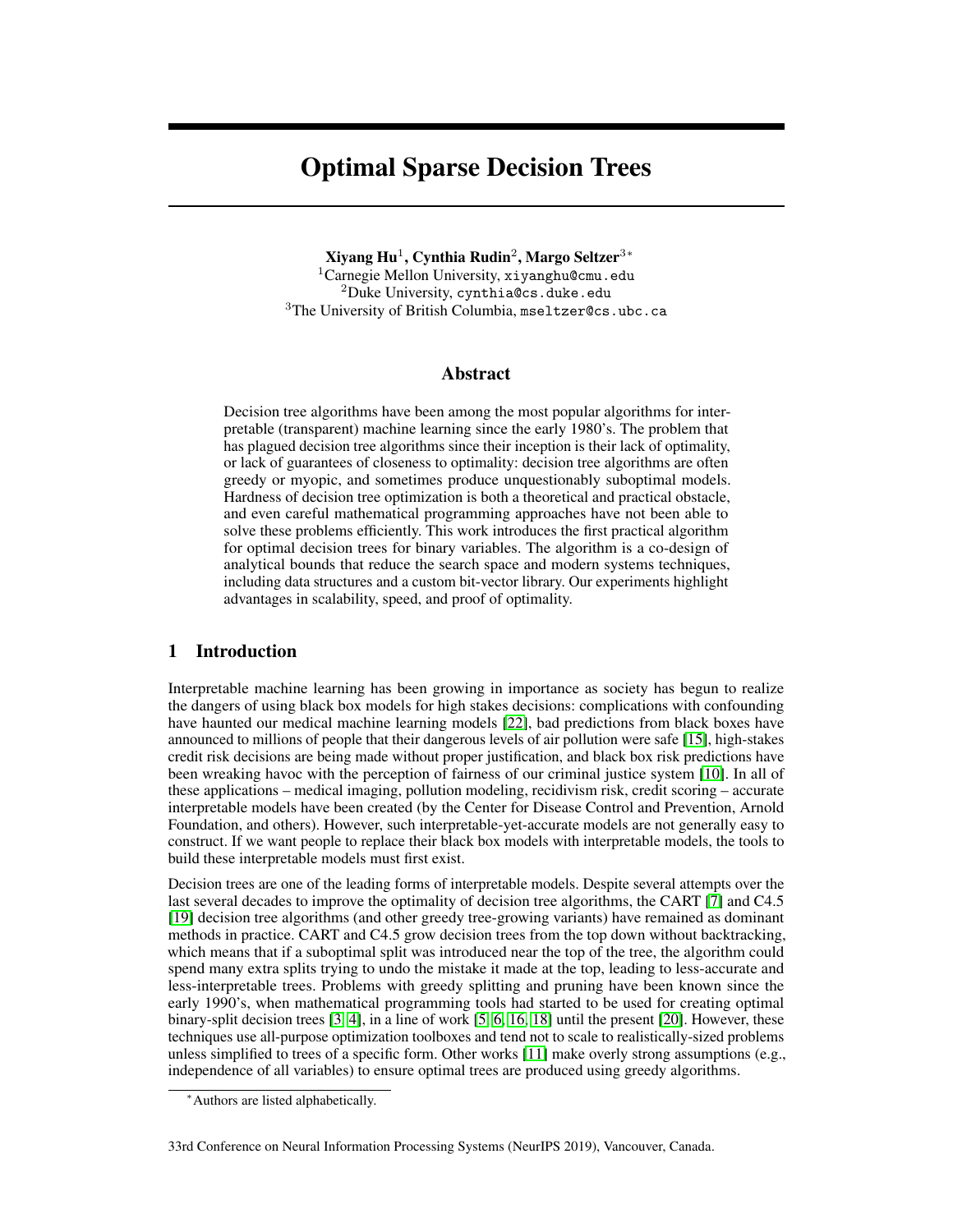We produce optimal sparse decision trees taking a different approach than mathematical programming, greedy methods, or brute force. We find optimal trees according to a regularized loss function that balances accuracy and the number of leaves. Our algorithm is computationally efficient due to a collection of analytical bounds to perform massive pruning of the search space. Our implementation uses specialized data structures to store intermediate computations and symmetries, a bit-vector library to evaluate decision trees more quickly, fast search policies, and computational reuse. Despite the hardness of finding optimal solutions, our algorithm is able to locate optimal trees and prove optimality (or closeness of optimality) in reasonable amounts of time for datasets of the sizes used in the criminal justice system (tens of thousands or millions of observations, tens of features).

Because we find provably optimal trees, our experiments show where previous studies have claimed to produce optimal models yet failed; we show specific cases where this happens. We test our method on benchmark data sets, as well as criminal recidivism and credit risk data sets; these are two of the high-stakes decision problems where interpretability is needed most in AI systems. We provide ablation experiments to show which of our techniques is most influential at reducing computation for various datasets. As a result of this analysis, we are able to pinpoint possible future paths to improvement for scalability and computational speed. Our contributions are: (1) The first practical optimal binary-variable decision tree algorithm to achieve solutions for nontrivial problems. (2) A series of analytical bounds to reduce the search space. (3) Algorithmic use of a tree representation using only its leaves. (4) Implementation speedups saving 97% run time. (5) We present the first optimal sparse binary split trees ever published for the COMPAS and FICO datasets.

The code and the supplementary materials are available at <https://github.com/xiyanghu/OSDT>.

# 2 Related Work

Optimal decision trees have a quite a long history [3], so we focus on closely related techniques. There are efficient algorithms that claim to generate optimal sparse trees, but do not optimally balance the criteria of optimality and sparsity; instead they pre-specify the topology of the tree (*i.e.*, they know *a priori* exactly what the structure of the splits and leaves are, even though they do not know which variables are split) and only find the optimal tree of the given topology [16]. This is not the problem we address, as we do not know the topology of the optimal tree in advance. The most successful algorithm of this variety is BinOCT [20], which searches for a complete binary tree of a given depth; we discuss BinOCT shortly. Some exploration of learning optimal decision trees is based on boolean satisfiability (SAT) [17], but again, this work looks only for the optimal tree of a given number of nodes. The DL8 algorithm [18] optimizes a ranking function to find a decision tree under constraints of size, depth, accuracy and leaves. DL8 creates trees from the bottom up, meaning that trees are assembled out of all possible leaves, which are itemsets pre-mined from the data [similarly to 2]. DL8 does not have publicly available source code, and its authors warn about running out of memory when storing all partially-constructed trees. Some works consider oblique trees [6], where splits involve several variables; oblique trees are not addressed here, as they can be less interpretable.

The most recent mathematical programming algorithms are OCT [5] and BinOCT [20]. Example figures from the OCT paper [5] show decision trees that are clearly suboptimal. However, as the code was not made public, the work in the OCT paper [5] is not easily reproducible, so it is not clear where the problem occurred. We discuss this in Section §4. Verwer and Zhang's mathematical programming formulation for BinOCT is much faster [20], and their experiments indicate that BinOCT outperforms OCT, but since BinOCT is constrained to create complete binary trees of a given depth rather than optimally sparse trees, it sometimes creates unnecessary leaves in order to complete a tree at a given depth, as we show in Section §4. BinOCT solves a dramatically easier problem than the method introduced in this work. As it turns out, the search space of perfect binary trees of a given depth is much smaller than that of binary trees with the same number of leaves. For instance, the number of different unlabeled binary trees with 8 leaves is  $Catalan(7) = 429$ , but the number of unlabeled perfect binary trees with 8 leaves is only 1. In our setting, we penalize (but do not fix) the number of leaves, which means that our search space contains all trees, though we can bound the maximum number of leaves based on the size of the regularization parameter. Therefore, our search space is much larger than that of BinOCT.

Our work builds upon the CORELS algorithm [1, 2, 13] and its predecessors [14, 21], which create optimal decision lists (rule lists). Applying those ideas to decision trees is nontrivial. The rule list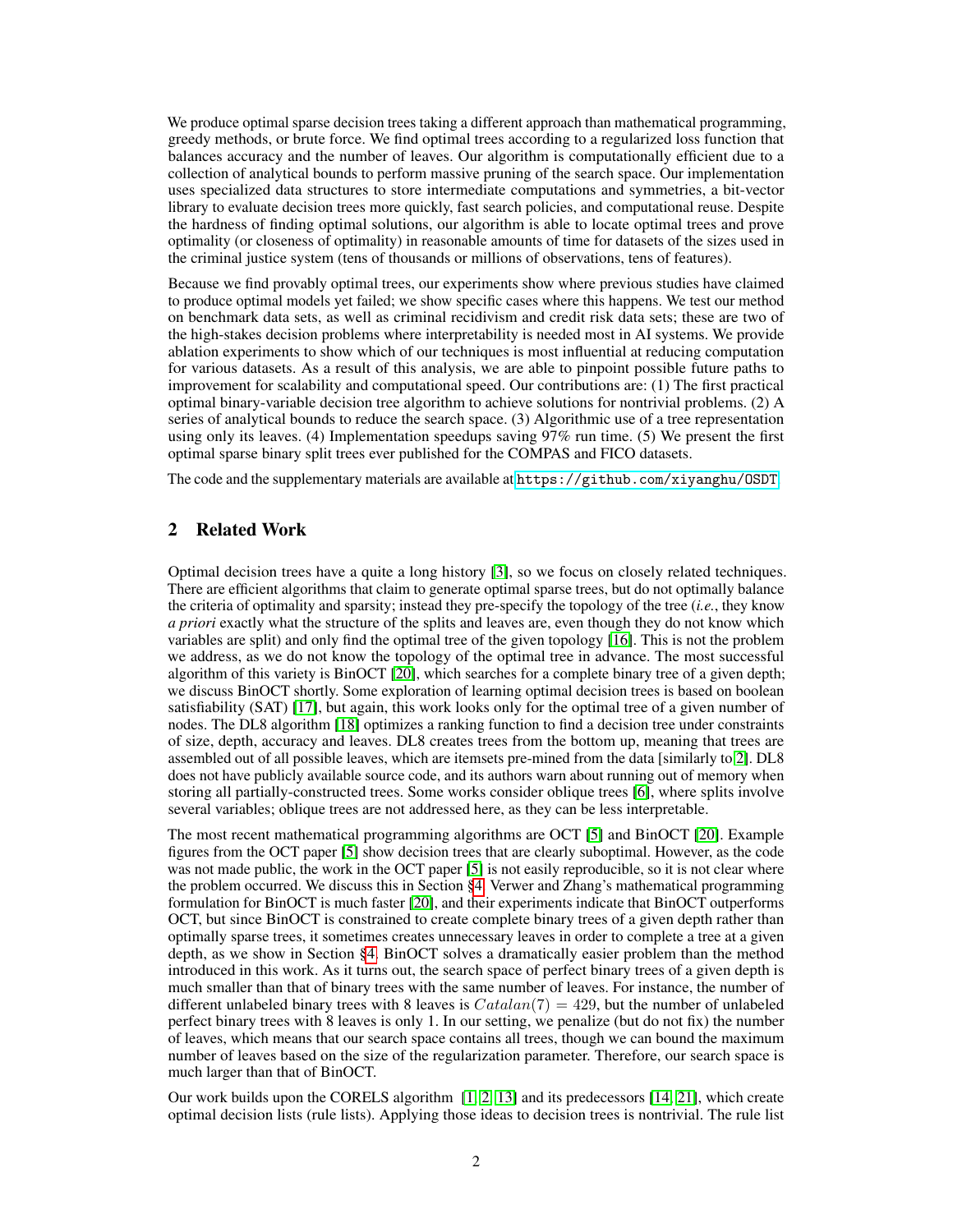Search Space of CORELS and Decision Trees

| $p=10$                       |                        | $p=20$                 |                        |
|------------------------------|------------------------|------------------------|------------------------|
| <b>Rule Lists</b>            | <b>Trees</b>           | <b>Rule Lists</b>      | Trees                  |
| $1 \mid 5.500 \times 10^{1}$ | $1.000 \times 10^{1}$  | $2.100 \times 10^{2}$  | $2.000 \times 10^{1}$  |
| $3.025 \times 10^3$          | $1.000 \times 10^3$    | $4.410 \times 10^{4}$  | $8.000 \times 10^{3}$  |
| $3 \mid 1.604 \times 10^5$   | $5.329 \times 10^{6}$  | $9.173 \times 10^6$    | $9.411 \times 10^{8}$  |
| $8.345 \times 10^6$          | $9.338 \times 10^{20}$ | $1.898 \times 10^{9}$  | $9.204 \times 10^{28}$ |
| $5 \mid 4.257 \times 10^8$   | $\lq$ -'Inf''          | $3.911 \times 10^{11}$ | $\lq$ Tnf"             |

Table 1: Search spaces of rule lists and decision trees with number of variables  $p = 10, 20$  and depth  $d = 1, 2, 3, 4, 5$ . The search space of the trees explodes in comparison.

optimization problem is much easier, since the rules are pre-mined (there is no mining of rules in our decision tree optimization). Rule list optimization involves selecting an optimal subset and an optimal permutation of the rules in each subset. Decision tree optimization involves considering every possible split of every possible variable and every possible shape and size of tree. This is an exponentially harder optimization problem with a huge number of symmetries to consider. In addition, in CORELS, the maximum number of clauses per rule is set to be  $c = 2$ . For a data set with p binary features, there would be  $D = p + {p \choose 2}$  rules in total, and the number of distinct rule lists with  $d_r$  rules is  $P(D, d_r)$ , where  $P(m, k)$  is the number of k-permutations of m. Therefore, the search space of CORELS is  $\sum_{d_r=1}^{d-1} P(D, d_r)$ . But, for a full binary tree with depth  $d_t$  and data with  $p$  binary features, the number of distinct trees is:

$$
N_{d_t} = \sum_{n_0=1}^1 \sum_{n_1=1}^{2^{n_0}} \cdots \sum_{n_{d_t-1}=1}^{2^{n_{d_t-2}}} p \times {2^{n_0} \choose n_1} (p-1)^{n_1} \times \cdots \times {2^{n_{d_t-2}} \choose n_{d_t-1}} (p-(d_t-1))^{n_{d_t-1}}, \tag{1}
$$

and the search space of decision trees up to depth d is  $\sum_{d_t=1}^{d} N_{d_t}$ . Table 1 shows how the search spaces of rule lists and decision trees grow as the tree depth increases. The search space of the trees is massive compared to that of the rule lists.

Applying techniques from rule lists to decision trees necessitated new designs for the data structures, splitting mechanisms and bounds. An important difference between rule lists and trees is that during the growth of rule lists, we add only one new rule to the list each time, but for the growth of trees, we need to split existing leaves and add a new *pair* of leaves for each. This leads to several bounds that are quite different from those in CORELS, *i.e.*, Theorem 3.4, Theorem 3.5 and Corollary E.1, which consider a pair of leaves rather than a single leaf. In this paper, we introduce bounds only for the case of one split at a time; however, in our implementation, we can split more than one leaf at a time, and the bounds are adapted accordingly.

## 3 Optimal Sparse Decision Trees (OSDT)

We focus on binary classification, although it is possible to generalize this framework to multiclass settings. We denote training data as  $\{(x_n, y_n)\}_{n=1}^N$ , where  $x_n \in \{0, 1\}^M$  are binary features and  $y_n \in \{0,1\}$  are labels. Let  $\mathbf{x} = \{x_n\}_{n=1}^N$  and  $\mathbf{y} = \{y_n\}_{n=1}^N$ , and let  $x_{n,m}$  denote the m-th feature of  $x_n$ . For a decision tree, its leaves are conjunctions of predicates. Their order does not matter in evaluating the accuracy of the tree, and a tree grows only at its leaves. Thus, within our algorithm, we represent a tree as a collection of leaves. A leaf set  $d = (p_1, p_2, \ldots, p_H)$  of length  $H \ge 0$  is an H-tuple containing H distinct leaves, where  $p_k$  is the classification rule of the path from the root to leaf k. Here,  $p_k$  is a Boolean assertion, which evaluates to either true or false for each datum  $x_n$ indicating whether it is classified by leaf k. Here,  $\hat{y}_k^{(\text{leaf})}$  $\kappa_k^{\text{(lead)}}$  is the label for all points so classified.

We explore the search space by considering which leaves of the tree can be beneficially split. The leaf set  $d = (p_1, p_2, \dots, p_K, p_{K+1}, \dots, p_H)$  is the H-leaf tree, where the first K leaves may not to be split, and the remaining  $H - K$  leaves can be split. We alternately represent this leaf set as  $d = (d_{un}, \delta_{un}, d_{split}, \delta_{split}, K, H)$ , where  $d_{un} = (p_1, \ldots, p_K)$  are the unchanged leaves of  $d, \delta_{un} =$  $(\hat{y}_1^{(leaf)},\ldots,\hat{y}_K^{(leaf)}) \in \{0,1\}^K$  are the predicted labels of leaves  $d_{un}, d_{split} = (p_{K+1},\ldots,p_H)$  are the leaves we are going to split, and  $\delta_{split} = (\hat{y}_{K+1}^{(leaf)}, \dots, \hat{y}_H^{(leaf)}) \in \{0, 1\}^{H-K}$  are the predicted labels of leaves  $d_{split}$ . We call  $d_{un}$  a K-prefix of d, which means its leaves are a size-K unchanged subset of  $(p_1, \ldots, p_K, \ldots, p_H)$ . If we have a new prefix  $d'_{un}$ , which is a superset of  $d_{un}$ , *i.e.*,  $d'_{un} \supseteq d_{un}$ , then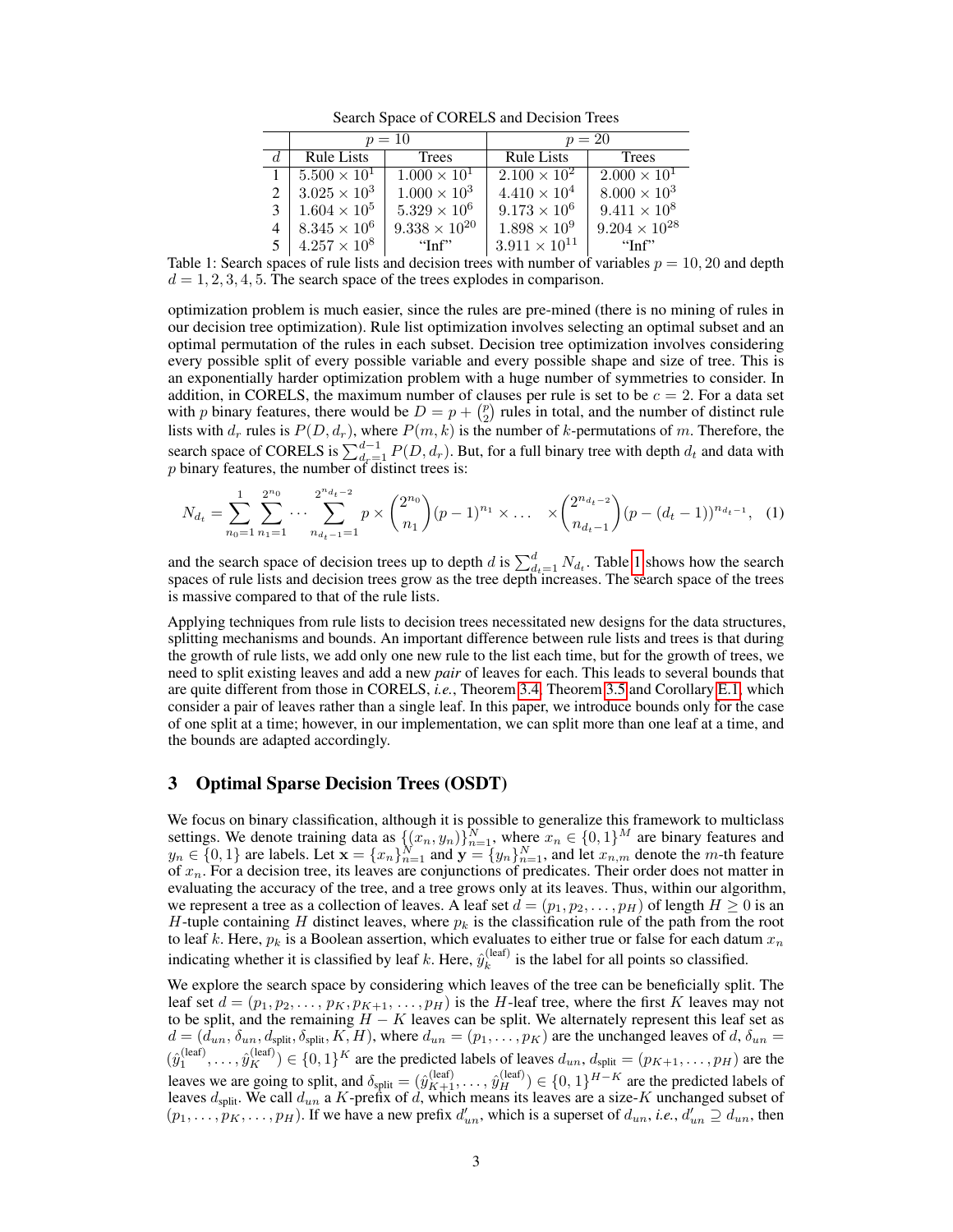we say  $d'_{un}$  starts with  $d_{un}$ . We define  $\sigma(d)$  to be all descendents of d:

$$
\sigma(d) = \{ (d'_{un}, \delta'_{un}, d'_{split}, \delta'_{split}, K', H_{d'}) : d'_{un} \supseteq d_{un}, d' \supset d \}.
$$
 (2)

If we have two trees  $d = (d_{un}, \delta_{un}, d_{split}, \delta_{split}, K, H)$  and  $d' = (d'_{un}, \delta'_{un}, d'_{split}, \delta'_{split}, K', H')$ , where  $H' = H + 1, d' \supset d, d'_{un} \supseteq d_{un}, i.e., d'$  contains one more leaf than d and  $d'_{un}$  starts with  $d_{un}$ , then we define  $d'$  to be a child of d and d to be a parent of  $d'$ .

Note that two trees with identical leaf sets, but different assignments to  $d_{un}$  and  $d_{split}$ , are *different* trees. Further, a child tree can *only* be generated through splitting leaves of its parent tree within  $d_{split}$ .

A tree *d* classifies datum  $x_n$  by providing the label prediction  $\hat{y}_k^{(\text{leaf})}$  $k_k^{\text{(lead)}}$  of the leaf whose  $p_k$  is true for  $x_n$ . Here, the leaf label  $\hat{y}_k^{(\text{leaf})}$ <sup>(tear)</sup> is the majority label of data captured by the leaf k. If  $p_k$  evaluates to true for  $x_n$ , we say the leaf k of leaf set  $d_{un}$  *captures*  $x_n$  . In our notation, all the data captured by a prefix's leaves are also captured by the prefix itself.

Let  $\beta$  be a set of leaves. We define  $cap(x_n, \beta) = 1$  if a leaf in  $\beta$  captures datum  $x_n$ , and 0 otherwise. For example, let d and d' be leaf sets such that  $d' \supset d$ , then d' captures all the data that d captures:  $\{x_n : \text{cap}(x_n, d)\} \subseteq \{x_n : \text{cap}(x_n, d')\}.$ 

The normalized support of  $\beta$ , denoted supp $(\beta, x)$ , is the fraction of data captured by  $\beta$ :

$$
supp(\beta, \mathbf{x}) = \frac{1}{N} \sum_{n=1}^{N} cap(x_n, \beta).
$$
 (3)

#### 3.1 Objective Function

For a tree  $d = (d_{un}, \delta_{un}, d_{split}, \delta_{split}, K, H_d)$ , we define its objective function as a combination of the misclassification error and a sparsity penalty on the number of leaves:

$$
R(d, \mathbf{x}, \mathbf{y}) = \ell(d, \mathbf{x}, \mathbf{y}) + \lambda H_d.
$$
\n(4)

 $R(d, \mathbf{x}, \mathbf{y})$  is a regularized empirical risk. The loss  $\ell(d, \mathbf{x}, \mathbf{y})$  is the misclassification error of d, *i.e.*, the fraction of training data with incorrectly predicted labels.  $H_d$  is the number of leaves in the tree  $d. \lambda H_d$  is a regularization term that penalizes bigger trees. Statistical learning theory provides guarantees for this problem; minimizing the loss subject to a (soft or hard) constraint on model size leads to a low upper bound on test error from the Occham's Razor Bound.

#### 3.2 Optimization Framework

We minimize the objective function based on a branch-and-bound framework. We propose a series of specialized bounds that work together to eliminate a large part of the search space. These bounds are discussed in detail in the following paragraphs. Proofs are in the supplementary materials.

Some of our bounds could be adapted directly from CORELS [2], namely these two:

(Hierarchical objective lower bound) Lower bounds of a parent tree also hold for every child tree of that parent  $(\S 3.3,$  Theorem 3.1). (Equivalent points bound) For a given dataset, if there are multiple samples with exactly the same features but different labels, then no matter how we build our classifier, we will always make mistakes. The lower bound on the number of mistakes is therefore the number of such samples with minority class labels (§B, Theorem B.2).

Some of our bounds adapt from CORELS [1] with minor changes: (Objective lower bound with one-step lookahead) With respect to the number of leaves, if a tree does not achieve enough accuracy, we can prune all child trees of it (§3.3, Lemma 3.2). (A priori bound on the number of leaves) For an optimal decision tree, we provide an *a priori* upper bound on the maximum number of leaves (§C, Theorem C.3). (Lower bound on node support) For an optimal tree, the support traversing through each internal node must be at least  $2\lambda$  (§3.4, Theorem 3.3).

Some of our bounds are distinct from CORELS, because they are only relevant to trees and not to lists: (Lower bound on incremental classification accuracy) Each split must result in sufficient reduction of the loss. Thus, if the loss reduction is less than or equal to the regularization term, we should still split, and we have to further split at least one of the new child leaves to search for the optimal tree  $(\S 3.4,$  Theorem 3.4). (Leaf permutation bound) We need to consider only one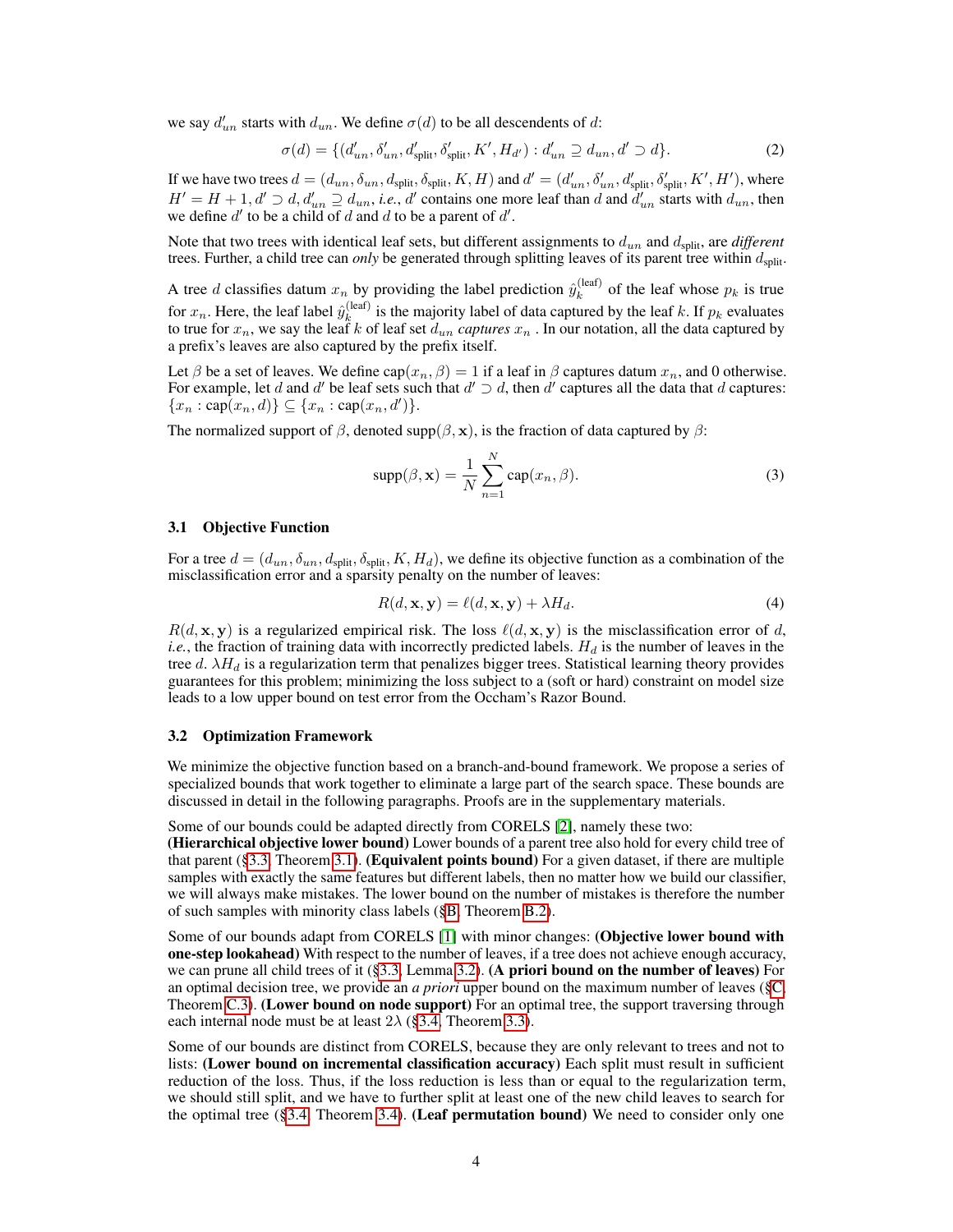permutation of leaves in a tree; we do not need to consider other permutations (explained in §E, Corollary E.1). (Leaf accurate support bound) For each leaf in an optimal decision tree, the number of correctly classified samples must be above a threshold. (§3.4, Theorem 3.5). The supplement contains an additional set of bounds on the number of remaining tree evaluations.

#### 3.3 Hierarchical Objective Lower Bound

The loss can be decomposed into two parts corresponding to the unchanged leaves and the leaves to be split:  $\ell(d, \mathbf{x}, \mathbf{y}) \equiv \ell_p(d_{un}, \delta_{un}, \mathbf{x}, \mathbf{y}) + \ell_q(d_{split}, \delta_{split}, \mathbf{x}, \mathbf{y})$ , where  $d_{un} = (p_1, \ldots, p_K)$ ,  $\delta_{un} =$  $(\hat{y}_1^{(leaf)},\ldots,\hat{y}_K^{(leaf)}), d_{split}=(p_{K+1},\ldots,p_{H_d})$  and  $\delta_{split}=(\hat{y}_{K+1}^{(leaf)},\ldots,\hat{y}_{H_d}^{(leaf)})$  $\mathcal{L}_{H_d}^{(\text{teat})}$ );  $\ell_p(d_{un}, \delta_{un}, \mathbf{x}, \mathbf{y}) =$  $\frac{1}{N}\sum_{n=1}^N\sum_{k=1}^K \mathrm{cap}(x_n, p_k) \wedge \mathbb{1}[\hat{y}_k^{(\mathrm{leaf})}]$  $\lambda_k^{(real)} \neq y_n$  is the proportion of data in the unchanged leaves that are misclassified, and  $\ell_p(d_{split}, \delta_{split}, \mathbf{x}, \mathbf{y}) = \frac{1}{N} \sum_{n=1}^N \sum_{k=K+1}^{H_d} \text{cap}(x_n, p_k) \wedge \mathbb{1}[\hat{y}_k^{(\text{leaf})}]$  $\begin{cases} \n\text{if } k \neq y_n \n\end{cases}$  is the proportion of data in the leaves we are going to split that are misclassified. We define a lower bound  $b(d_{un}, \mathbf{x}, \mathbf{y})$  on the objective by leaving out the latter loss,

$$
b(d_{un}, \mathbf{x}, \mathbf{y}) \equiv \ell_p(d_{un}, \delta_{un}, \mathbf{x}, \mathbf{y}) + \lambda H_d \le R(d, \mathbf{x}, \mathbf{y}),\tag{5}
$$

where the leaves  $d_{un}$  are kept and the leaves  $d_{split}$  are going to be split. Here,  $b(d_{un}, \mathbf{x}, \mathbf{y})$  gives a lower bound on the objective of *any* child tree of d.

**Theorem 3.1** (Hierarchical objective lower bound). *Define*  $b(d_{un}, \mathbf{x}, \mathbf{y}) = \ell_p(d_{un}, \delta_{un}, \mathbf{x}, \mathbf{y}) +$  $\lambda H_d$ , as in (5). Define  $\sigma(d)$  to be the set of all d's child trees whose unchanged leaves con*tain*  $d_{un}$ , as in (2). For tree  $d = (d_{un}, \delta_{un}, d_{split}, \delta_{split}, K, H_d)$  with unchanged leaves  $d_{un}$ , let  $d' = (d'_{un}, \delta'_{un}, d'_{split}, \delta'_{split}, K', H_{d'}) \in \sigma(d)$  be any child tree such that its unchanged leaves  $d'_{un}$ *contain*  $d_{un}$  and  $K' \geq K$ ,  $H_{d'} \geq H_d$ , then  $b(d_{un}, \mathbf{x}, \mathbf{y}) \leq R(d', \mathbf{x}, \mathbf{y})$ .

Consider a sequence of trees, where each tree is the parent of the following tree. In this case, the lower bounds of these trees increase monotonically, which is amenable to branch-and-bound. We illustrate our framework in Algorithm 1 in Supplement A. According to Theorem 3.1, we can hierarchically prune the search space. During the execution of the algorithm, we cache the current best (smallest) objective  $R^c$ , which is dynamic and monotonically decreasing. In this process, when we generate a tree whose unchanged leaves  $d_{un}$  correspond to a lower bound satifying  $\tilde{b}(d_{un}, \mathbf{x}, \mathbf{y}) \ge R^c$ , according to Theorem 3.1, we do not need to consider *any* child tree  $d' \in \sigma(d)$  of this tree whose  $d'_{un}$  contains  $\bar{d}_{un}$ .

Based on Theorem 3.1, we describe a consequence in Lemma 3.2.

**Lemma 3.2** (Objective lower bound with one-step lookahead). Let d be a  $H_d$ -leaf tree with a K-leaf prefix and let  $R^c$  be the current best objective. If  $b(d_{un}, \mathbf{x}, \mathbf{y}) + \lambda \geq R^c$ , then for any *child tree*  $d' \in \sigma(d)$ , its prefix  $d'_{un}$  starts with  $d_{un}$  and  $K' > K$ ,  $H_{d'} > H_d$ , and it follows that  $R(d', \mathbf{x}, \mathbf{y}) \geq R^c$ .

This bound tends to be very powerful in practice in pruning the search space, because it states that *even though we might have a tree with unchanged leaves*  $d_{un}$  *whose lower bound*  $b(d_{un}, \mathbf{x}, \mathbf{y}) \leq R^c$ *, if*  $b(d_{un}, \mathbf{x}, \mathbf{y}) + \lambda \geq R^c$ , we can still prune all of its child trees.

#### 3.4 Lower Bounds on Node Support and Classification Accuracy

We provide three lower bounds on the fraction of correctly classified data and the normalized support of leaves in any optimal tree. All of them depend on  $\lambda$ .

**Theorem 3.3** (Lower bound on node support). Let  $d^* = (d_{un}, \delta_{un}, d_{split}, \delta_{split}, K, H_{d^*})$  be any *optimal tree with objective*  $R^*$ , *i.e.*,  $d^* \in \text{argmin}_d R(d, \mathbf{x}, \mathbf{y})$ *. For an optimal tree, the support traversing through each internal node must be at least*  $2\lambda$ *. That is, for each child leaf pair*  $p_k, p_{k+1}$ *of a split, the sum of normalized supports of*  $p_k, p_{k+1}$  *should be no less than twice the regularization parameter, i.e.,* 2λ*,*

$$
2\lambda \le \text{supp}(p_k, \mathbf{x}) + \text{supp}(p_{k+1}, \mathbf{x}).\tag{6}
$$

Therefore, for a tree d, if any of its internal nodes capture less than a fraction  $2\lambda$  of the samples, it cannot be an optimal tree, even if  $b(d_{un}, \mathbf{x}, \mathbf{y}) < R^*$ . None of its child trees would be an optimal tree either. Thus, after evaluating  $d$ , we can prune tree  $d$ .

**Theorem 3.4** (Lower bound on incremental classification accuracy). Let  $d^* = (d_{un}, \delta_{un},$  $d_{split}$ ,  $\delta_{split}$ ,  $K$ ,  $H_{d^*}$ ) *be any optimal tree with objective*  $R^*$ , *i.e.*,  $d^* \in \text{argmin}_d R(d, \mathbf{x}, \mathbf{y})$ . Let  $d^*$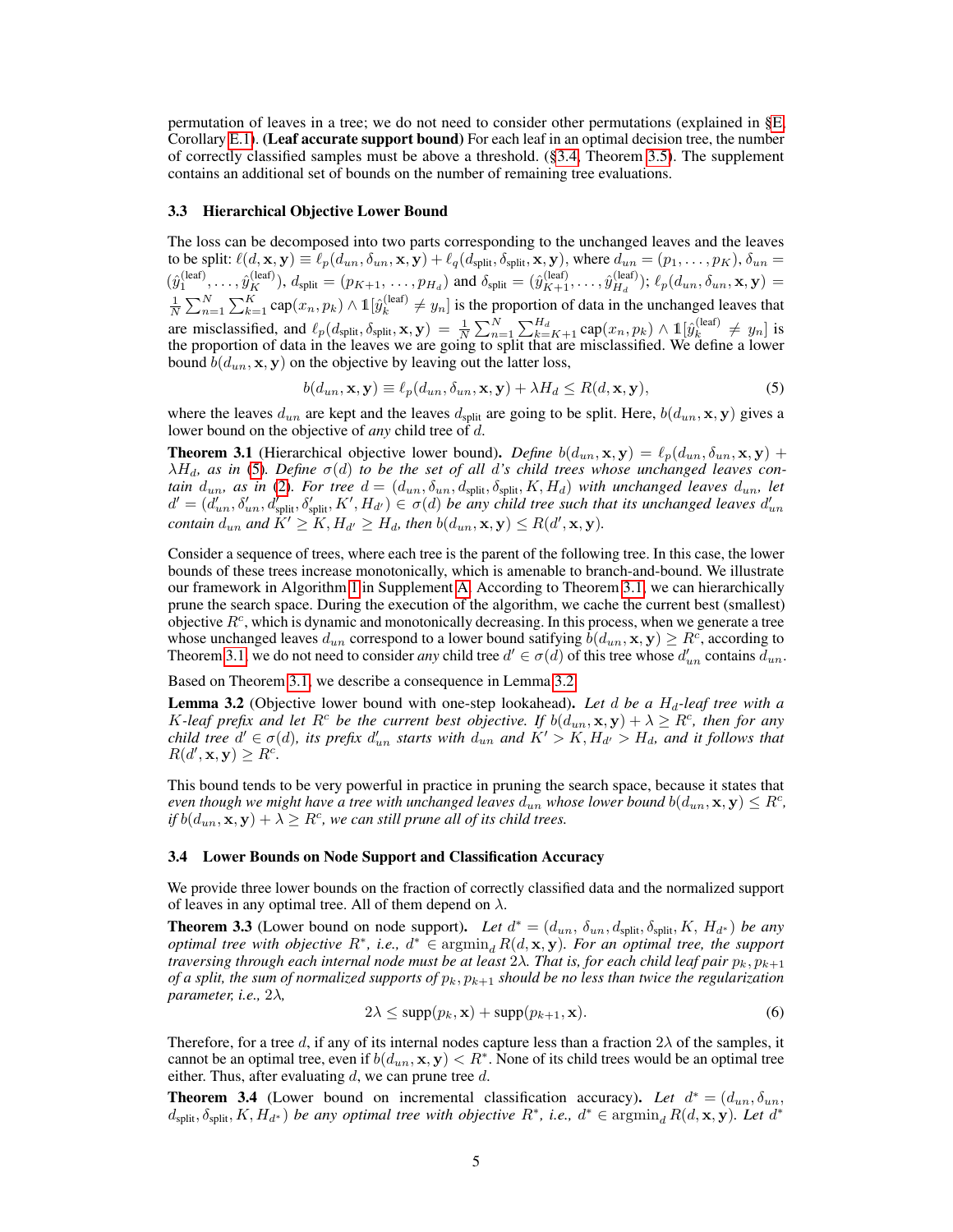

Figure 1: Training accuracy of OSDT, CART, BinOCT on different datasets (time limit: 30 minutes). Horizontal lines indicate the accuracy of the best OSDT tree. On most datasets, all trees of BinOCT and CART are below this line.

*have leaves*  $d_{un} = (p_1, \ldots, p_{H_{d^*}})$  *and labels*  $\delta_{un} = (\hat{y}_1^{(leaf)}, \ldots, \hat{y}_{H_{d^*}}^{(leaf)})$  $\binom{(\text{leq}y)}{H_{d^*}}$ . For each leaf pair  $p_k, p_{k+1}$ with corresponding labels  $\hat{y}_k^{(leaf)}$  $\hat{y}_{k}^{(leaf)}, \hat{y}_{k+1}^{(leaf)}$  in  $d^*$  and their parent node (the leaf in the parent tree)  $p_j$  and its label  $\hat{y}^{(leaf)}_j$ , define  $a_k$  to be the incremental classification accuracy of splitting  $p_j$  to get  $p_k, p_{k+1}$ :

$$
a_k \equiv \frac{1}{N} \sum_{n=1}^N \{ \text{cap}(x_n, p_k) \land \mathbb{1}[\hat{y}_k^{(leaf)} = y_n] + \text{cap}(x_n, p_{k+1}) \land \mathbb{1}[\hat{y}_{k+1}^{(leaf)} = y_n] - \text{cap}(x_n, p_j) \land \mathbb{1}[\hat{y}_j^{(leaf)} = y_n] \}. \tag{7}
$$

*In this case,*  $\lambda$  *provides a lower bound,*  $\lambda \leq a_k$ *.* 

Thus, when we split a leaf of the parent tree, if the incremental fraction of data that are correctly classified after this split is less than a fraction  $\lambda$ , we need to further split at least one of the two child leaves to search for the optimal tree. Thus, we apply Theorem 3.3 when we split the leaves. We need only split leaves whose normalized supports are no less than  $2\lambda$ . We apply Theorem 3.4 when constructing the trees. For every new split, we check the incremental accuracy for this split. If it is less than  $\lambda$ , we further split at least one of the two child leaves. Both Theorem 3.3 and Theorem 3.4 are bounds for pairs of leaves. We give a bound on a single leaf's classification accuracy in Theorem 3.5.

**Theorem 3.5** (Lower bound on classification accuracy). Let  $d^* = (d_{un}, \delta_{un}, d_{split}, \delta_{split}, K, H_{d^*})$  be any optimal tree with objective  $R^*$ , i.e.,  $d^* \in \operatorname{argmin}_d R(d,\mathbf{x},\mathbf{y})$ . For each leaf  $(p_k, \hat{y}_k^{(leaf)}$  $\binom{(leaf)}{k}$  *in*  $d^*$ , *the fraction of correctly classified data in leaf* k *should be no less than* λ*,*

$$
\lambda \le \frac{1}{N} \sum_{n=1}^{N} \text{cap}(x_n, p_k) \wedge \mathbb{1}[\hat{y}_k^{(leaf)} = y_n]. \tag{8}
$$

*Thus, in a leaf we consider extending by splitting on a particular feature, if that proposed split leads to less than* λ *correctly classified data going to either side of the split, then this split can be excluded, and we can exclude that feature anywhere further down the tree extending that leaf.*

W

#### 3.5 Incremental Computation

Much of our implementation effort revolves around exploiting incremental computation, designing data structures and ordering of the worklist. Together, these ideas save >97% execution time. We provide the details of our implementation in the supplement.

# 4 Experiments

We address the following questions through experimental analysis: (1) Do existing methods achieve optimal solutions, and if not, how far are they from optimal? (2) How fast does our algorithm converge given the hardness of the problem it is solving? (3) How much does each of the bounds contribute to the performance of our algorithm? (4) What do optimal trees look like?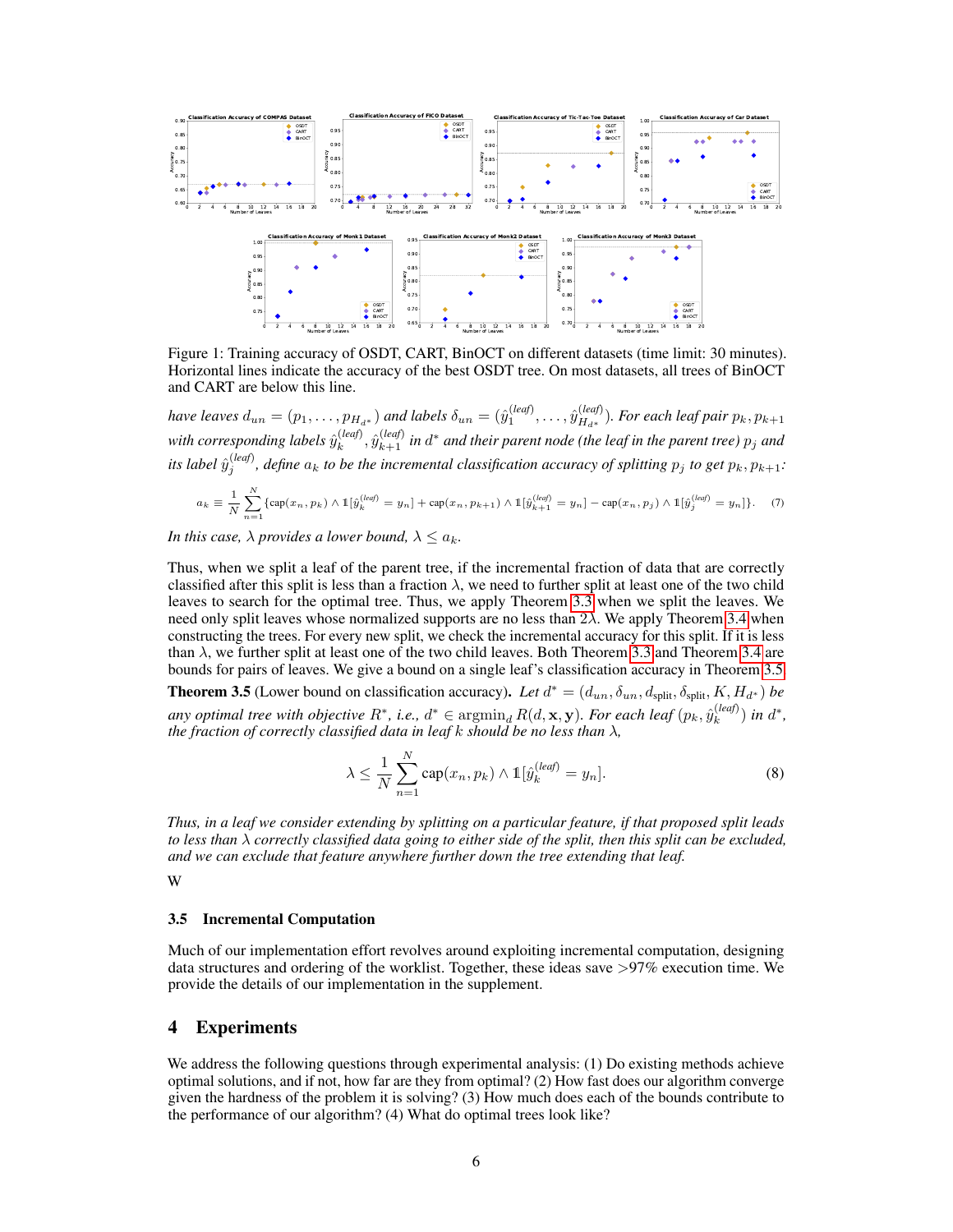The results of the per-bound performance and memory improvement experiment (Table 2 in the supplement) were run on a  $m5a.4xlarae$  instance of AWS's Elastic Compute Cloud (EC2). The instance has 16 2.5GHz virtual CPUs (although we run single-threaded on a single core) and 64 GB of RAM. All other results were run on a personal laptop with a 2.4GHz i5-8259U processor and 16GB of RAM.

We used 7 datasets: Five of them are from the UCI Machine Learning Repository [8], (Tic Tac Toe, Car Evaluation, Monk1, Monk2, Monk3). The other two datasets are the ProPublica recidivism data set [12] and the Fair Isaac (FICO) credit risk dataset [9]. We predict which individuals are arrested within two years of release ( $N = 7,215$ ) on the recidivism data set and whether an individual will default on a loan for the FICO dataset.

*Accuracy and optimality:* We tested the accuracy of our algorithm against baseline methods CART and BinOCT [20]. BinOCT is the most recent publicly available method for learning optimal classification trees and was shown to outperform other previous methods. As far as we know, there is no public code for most of the other relevant baselines, including [5, 6, 16]. One of these methods, OCT [5], reports that CART often dominates their performance (see Fig. 4 and Fig. 5 in their paper). Our models can never be worse than CART's models even if we stop early, because in our implementation, we use the objective value of CART's solution as a warm start to the objective value of the current best. Figure 1 shows the training accuracy on each dataset. The time limits for both BinOCT and our algorithm are set to be 30 minutes.

*Main results:* (i) We can now evaluate how close to optimal other methods are (and they are often close to optimal or optimal). (ii) Sometimes, the baselines are *not* optimal. Recall that BinOCT searches only for the optimal tree *given the topology of the complete binary tree of a certain depth*. This restriction on the topology massively reduces the search space so that BinOCT runs quickly, but in exchange, it misses optimal sparse solutions that our method finds. (iii) Our method is *fast*. Our method runs on only one thread (we have not yet parallelized it) whereas BinOCT is highly optimized; it makes use of eight threads. Even with BinOCT's 8-thread parallelism, our method is competitive.

*Convergence:* Figure 2 illustrates the behavior of OSDT for the ProPublica COMPAS dataset with  $\lambda = 0.005$ , for two different scheduling policies (curiosity and lower bound, see supplement). The charts show how the current best objective value  $R^c$  and the lower bound  $b(d_{un}, \mathbf{x}, \mathbf{y})$  vary as the algorithm progresses. When we schedule using the lower bound, the lower bounds of evaluated trees increase monotonically, and OSDT certifies optimality only when the value of the lower bound becomes large enough that we can prune the remaining search space or when the queue is empty, whichever is reached earlier. Using curiosity, OSDT finds the optimal tree much more quickly than when using the lower bound.

*Scalability:* Figure 3 shows the scalability of OSDT with respect to the number of samples



Figure 2: Example OSDT execution traces (COM-PAS data,  $\lambda = 0.005$ ). Lines are the objective value and dashes are the lower bound for OSDT. For each scheduling policy, the time to optimum and optimal objective value are marked with a star.



(a) This is based on all the (b) The 4 features are those 12 features in Figure 4

Figure 3: Scalability with respect to number of samples and number of features using (multiples of) the ProPublica data set. ( $\lambda = 0.005$ ). Note that all these executions include the 4 features of the optimal tree, and the data size are increased by duplicating the whole data set multiple times.

and the number of features. Runtime can theoretically grow exponentially with the number of features. However, as we add extra features that differ from those in the optimal tree, we can reach the optimum more quickly, because we are able to prune the search space more efficiently as the number of extra features grows. For example, with 4 features, it spends about 75% of the runtime to reach the optimum; with 12 features, it takes about 5% of the runtime to reach the optimum.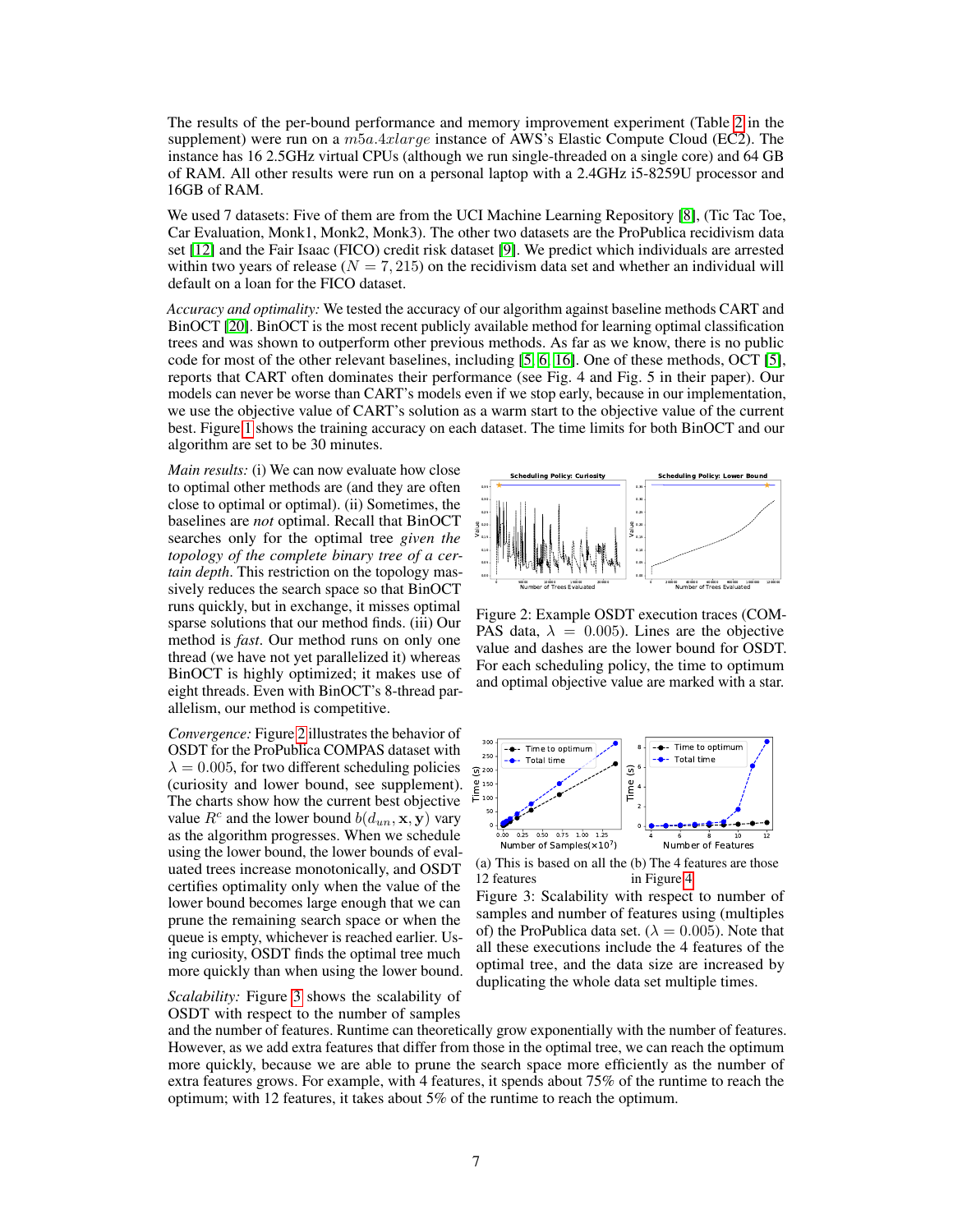

Figure 4: An optimal decision tree generated by OSDT on the COMPAS dataset. ( $\lambda = 0.005$ , accuracy: 66.90%) middle-middle



(a) BinOCT (accuracy: 76.722%) (b) OSDT (accuracy: 82.881%)

Figure 5: Eight-leaf decision trees generated by BinOCT and OSDT on the Tic-Tac-Toe data. Trees of BinOCT must be complete binary trees, while OSDT can generate binary trees of any shape.



Figure 6: Decision trees generated by BinOCT and OSDT on the Monk1 dataset. The tree generated by BinOCT includes two useless splits (the left and right splits), while OSDT can avoid this problem. BinOCT is 91% accurate, OSDT is 100% accurate.

*Ablation experiments:* Appendix I shows that the lookahead and equivalent points bounds are, by far, the most significant of our bounds, reducing time to optimum by at least two orders of magnitude and reducing memory consumption by more than one order of magnitude.

*Trees:* We provide illustrations of the trees produced by OSDT and the baseline methods in Figures 4, 5 and 6. OSDT generates trees of any shape, and our objective penalizes trees with more leaves, thus it never introduces splits that produce a pair of leaves with the same label. In contrast, BinOCT trees are always complete binary trees of a given depth. This limitation on the tree shape can prevent BinOCT from finding the globally optimal tree. In fact, BinOCT often produces useless splits, leading to trees with more leaves than necessary to achieve the same accuracy.

*Additional experiments:* It is well-established that simpler models such as small decision trees generalize well; a set of cross-validation experiments is in the supplement demonstrating this.

Conclusion: Our work shows the possibility of optimal (or provably near-optimal) sparse decision trees. It is the first work to balance the accuracy and the number of leaves optimally in a practical amount of time. We have reason to believe this framework can be extended to much larger datasets. Theorem F.1 identifies a key mechanism for scaling these algorithms up. It suggests a bound stating that highly correlated features can substitute for each other, leading to similar model accuracies. Applications of this bound allow for the elimination of features throughout the entire execution, allowing for more aggressive pruning. Our experience to date shows that by supporting such bounds with the right data structures can potentially lead to dramatic increases in performance and scalability.